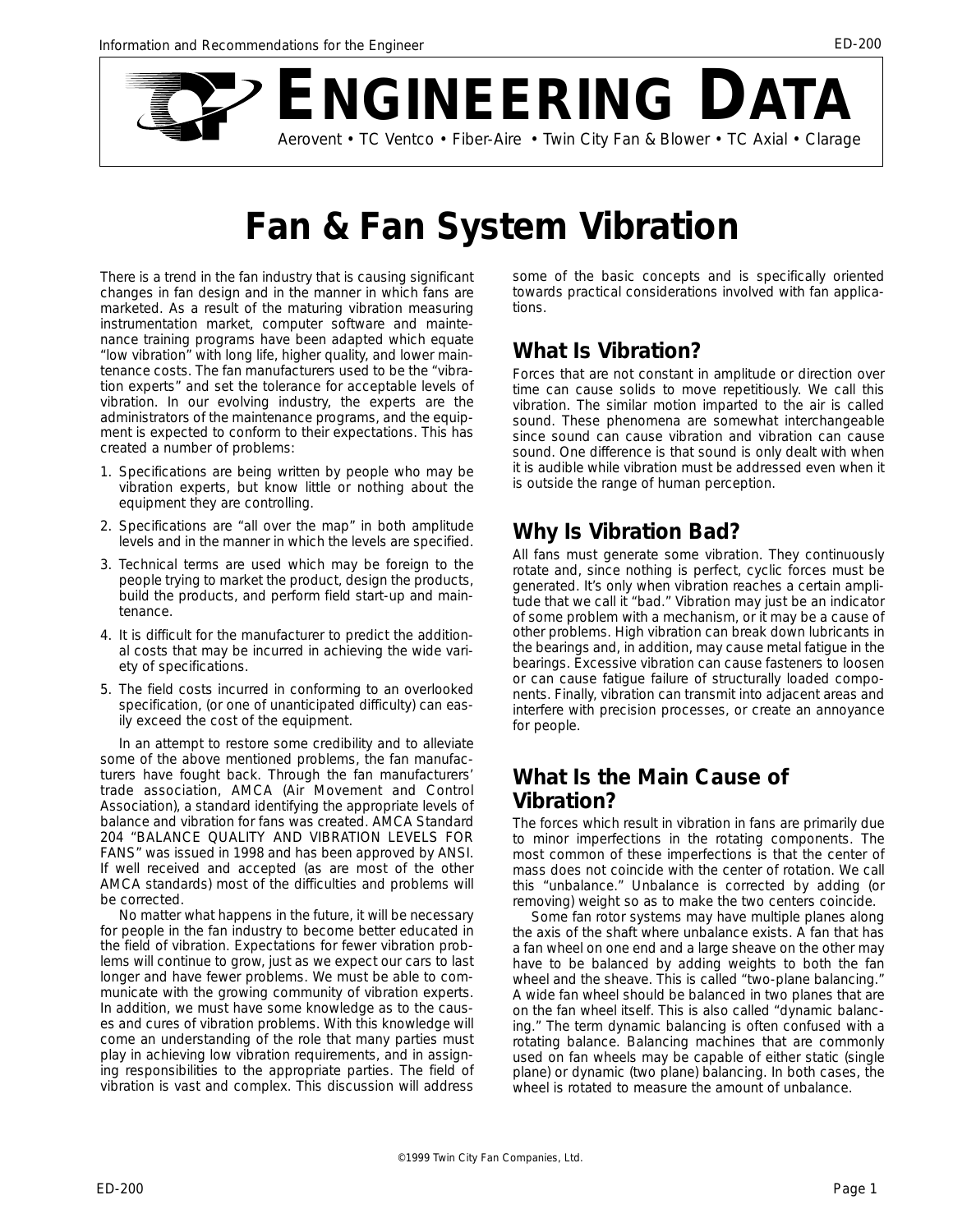#### **What Are Other Sources of Vibration?**

There are numerous other "imperfections" that can result in vibration. Some of the more common are as follows:

- 1. The center of V-belt sheave grooves is not concentric with center of rotation. This can be caused by a bent shaft, a bad bushing, or an improperly machined sheave. The end result is a tugging action between the two sheaves.
- 2. Belts which have non-uniform hardness, a permanent set, or non-uniform wear, can also result in a tugging action.
- 3. Misaligned sheaves will cause the belts to try to climb the sides of the sheaves, then slip back in the groove periodically, resulting in vibration.
- 4. Adjustable pitch sheaves are notorious for having nonuniform groove spacing around the periphery of the sheave. This can result in severe vibration, especially when a higher horsepower is involved.
- 5. Sheaves may be out of balance or become out of balance due to use of a key that is not of proper length.
- 6. Shafts that are not straight can cause an unbalance and also may force the bearings to rock or twist in an oscillatory manner.
- 7. Shaft keyways cause nonsymmetric stiffness in the shaft. When the keyway is at the top or the bottom in an Arrangement 3 fan, the wheel will drop slightly due to the fact that the shaft is slightly weaker in this position. Internal shaft flaws can cause a similar response. Analysts have at times misinterpreted this symptom as being caused by a cracked shaft.
- 8. Bearing flaws are a common source of vibration. Flaws on inner race, outer race, balls or rollers tend to generate vibration at predictable higher frequencies.
- 9. Contamination in the bearings generates high frequency vibrations.
- 10. Bearing mounting surfaces that are not flat can twist or distort the bearings. The rolling elements passing through these nonsymmetric surfaces will result in vibration.
- 11. Some self-aligning ball bearings take considerable force to align themselves. If forced to operate with trapped misalignment, vibration results. (This can often be cured by tapping on the bearing with a lead or plastic hammer.)
- 12. Setscrew mounted bearings can trap some misalignment between the bearing bore and the shaft. Sometimes this can be corrected by loosening one bearing, running the fan for a few seconds, then retorquing the setscrews. Repeat on the other bearing if required. Misalignment can also be trapped by having more than two bearings on a single shaft, and in this case it may be difficult to correct. The bearings can be aligned with the fan stationary, but the misalignment will reappear in operation.
- 13. Undersized shafting can induce unbalance, as well as cause distortions of bearings.
- 14. Imperfect fan wheel shapes can cause non-uniform pressure generation and result in vibration.
- 15. Turbulent or eccentric airflow on the fan inlet (and sometimes the discharge) can excite vibrations.
- 16. Operating the fan at flows lower than where the peak

pressure occurs can cause instabilities that result in vibration.

- 17. Rotating components that make contact with stationary parts (rubbing) can result in major noise and vibration.
- 18. Coupling misalignment tends to generate forces that commonly result in vibration in the axial direction.
- 19. Loose or leaking access doors or insufficiently rigid panels in the air system may flutter and result in vibration that permeates the system.
- 20. The fan wheel impacting with solids or liquid in material conveying systems can shock load the fan into very high vibration.
- 21. Motor eccentricities, unbalance, electrical unbalances, or magnetic abnormalities are sources of vibration energy.
- 22. Grease may churn and excite vibration on new equipment and immediately after relubrication.
- 23. Wind blowing on a roof mounted fan can excite large amplitude vibrations due to vortex shedding.

#### **Variation of Vibration Levels Over Time**

So far we have been identifying potential sources of vibration for new and undamaged equipment. It is not uncommon for vibration levels to drift or change over time or in varying operating conditions. Some of the more common causes of this are:

- 1. Abrasive wear or corrosion.
- 2. Water buildup in hollow airfoil blades.
- 3. Material buildup on the blades.
- 4. Deformation of fan components due to impact.
- 5. Deformation of fan components due to exposure to temperature.
- 6. Bearing deterioration.
- 7. V-belt drive deterioration.
- 8. Fatigue type failure in fan components due to continued exposure to abnormal loads or vibration.
- 9. Loosening of hardware on the fan or deterioration of the structure and hardware supporting the fan.
- 10. Fan wheels may not be perfectly symmetric and may become out of balance due to a change in RPM or in temperature.
- 11. The fan wheel may "throw" a balance weight.

#### **Vibration Detective Work**

All fans are exposed to a variety of vibrational forces. Fortunately, most of the forces mentioned above are relatively small and cause no problems. However, as specified vibration levels are pushed lower and lower, more factors come into play. Each of these must be investigated before they can be excluded.

A common characteristic of fans is that they tend to be large, bulky, and relatively light and flexible for their size compared to other rotating machinery. The impact of this is that small forces can result in large motions. Acceptance criteria are based on the magnitude of the motion, not on the force that creates the motion. Therefore, vibration energy must constitute a very small percentage of the total energy consumed by the fan.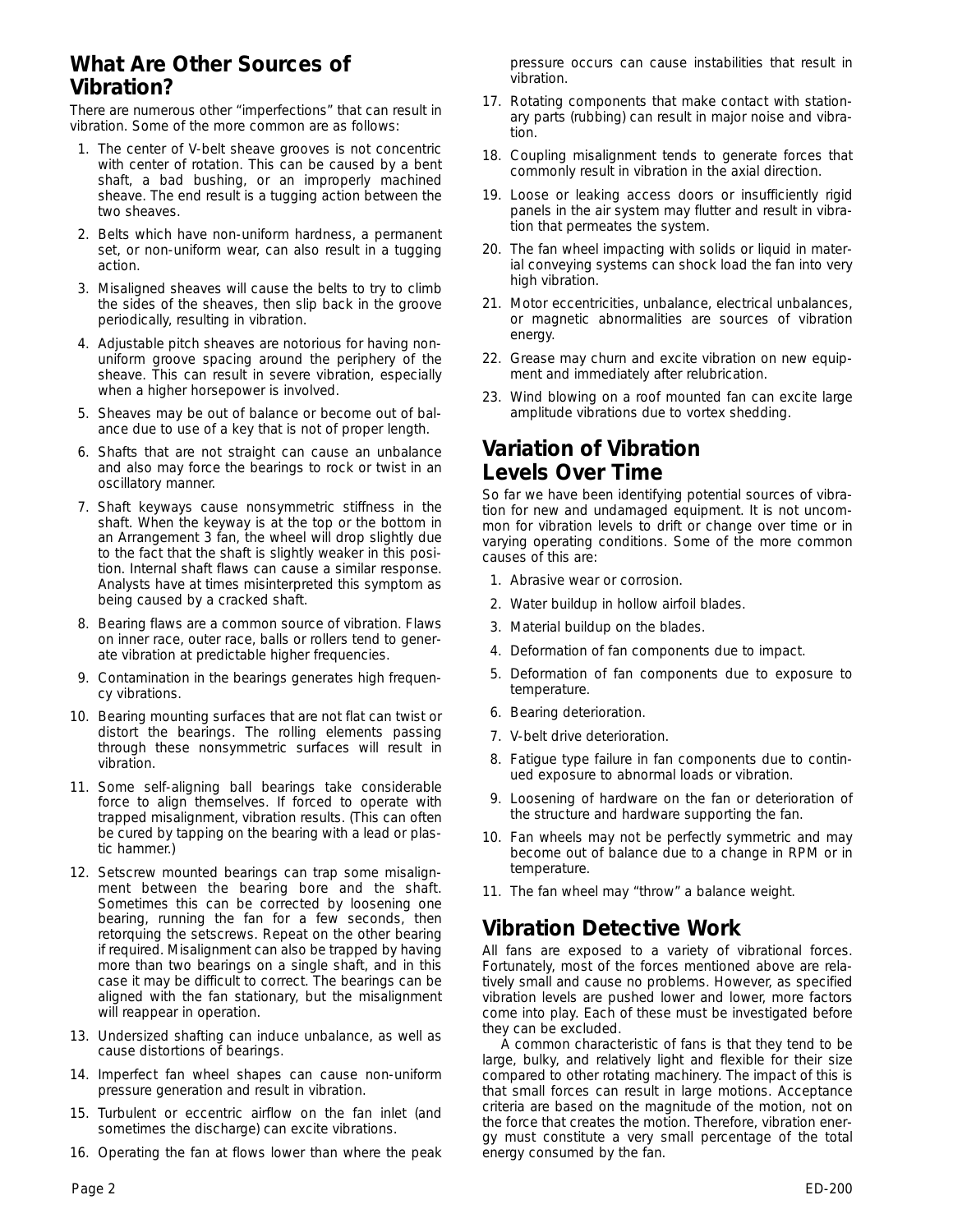The cumulative effect of many small sources of vibration is the creation of a background (lower limiting) vibration level. Once this background level is achieved, finer balancing is futile. In order to consistently achieve lower vibration levels than that typical to the fan many things may have to be done. The precision level of all fan components must be improved. The fan rigidity may need to be increased. The fan mounting arrangement must be very solid. Finally, air turbulence through the fan must be minimized.

If a fan is already built, and the specified levels cannot be achieved by balance, the fan vibration detective must go to work. All parts of the fan must be examined for precision, and any possible contributor to vibration energy must be considered and corrected if required. This is an expensive, time-consuming effort that can have severe negative consequences to a manufacturing shop's production effort because of its unpredictability.

# **Paying More for Less**

At some point someone must answer the big question: How much vibration is acceptable? With the current situation, there are many people who think they know the right answer to this question but few who are competent to answer it accurately. A well thought out vibration specification should take into account the following issues:

- 1. The added cost of the equipment caused by low vibration specifications must be offset by reduced maintenance cost, longer life, reduced downtime, or some other economic benefit.
- 2. Any supplier can only be responsible for those items that they provide or have an opportunity to integrate into an assembly. A near perfect fan mounted to a substandard base may have substandard vibration levels.
- 3. The terminology used should be precise and appropriate to the instruments and the procedures commonly employed in the trade.
- 4. Tolerance levels should be different based on the type of equipment involved. The tolerance for a V-belt driven fan needs to be higher than for a direct driven fan. Large horsepower fans may have tighter tolerances than small horsepower fans. Fans mounted on springs (soft-mounted) need to have higher limits than those mounted on concrete slabs.

As stated above, using proper terminology is critical in this very technical field. Before addressing vibration specifications some of the more common terms used in the trade need to be defined.

# **Definitions**

The terms that are defined below represent a combination of true scientific terms as well as terms that have evolved based on the capabilities and settings of the instruments commonly used to measure vibration:

**1X, 2X, 3X, ETC. —** For a 1X vibration measurement a filter is used so that only that part of the vibration that is moving at the operating speed of the fan (or motor) is measured. A 2X vibration is filtered to look at the component only at two times the operating speed, etc.

**ACCELERATION —** A value of vibration amplitude that is usually specified in G's. It is the time rate of change of velocity. Many vibration meters will read this value, but it is not very useful for establishing a vibration tolerance. Acceleration is sometimes used for monitoring the degradation of bearings.

**BALANCING —** The process of adding (or removing) weight on a rotor in order to move its center of gravity towards its center of rotation. One or more planes along the axis of the shaft may be selected for balancing. The object of balancing is to eliminate the unbalance forces that cause vibration. (See also Static Unbalance and Dynamic Unbalance.)

**BALANCE QUALITY GRADE —** This is a term used to define the limits of residual unbalance in many international standards. It represents the product of the eccentricity (in millimeters) times the operating frequency (in Hertz). A balance quality grade of G6.3 is appropriate to most fans. A grade of less than G2.5 is usually only achievable on very special equipment.

**DISPLACEMENT —** This represents the maximum distance (and direction) of a vibrating body from its neutral or unexcited position. (See also Mils, Peak, and Peak to Peak.)

**DYNAMIC UNBALANCE —** This type of unbalance requires at least two different planes along the shaft to correct. To create a true dynamic unbalance on a centrifugal fan wheel, first add a weight on the inlet side of the fan wheel. At the same time add an equal weight (at the same radius) on the back side of the wheel with the second weight rotated 180 degrees from the first weight. This is also called "couple unbalance." (See Static Unbalance and Figure 3.)

**ECCENTRICITY —** One way of defining unbalance. It is the distance between the center of rotation and the center of gravity of the rotational components of a fan.

**FILTER —** Vibration, like sound, is composed of a multitude of different frequencies. A filter is a device used to separate the vibration into its individual components on the basis of frequency. All good quality vibration instruments will have a way of filtering vibration data.

**FILTER IN —** Refers to vibration measured only at one frequency. Normally this is the operating frequency (or RPM) of the fan (or the motor). A "filter in" reading with the filter set at the operating speed measures the "1X" response.

**FILTER OUT —** This refers to overall vibration or the sum of all frequency components (or at least over a very wide range of frequencies).

**FLEXIBLE SUPPORT —** A type of foundation design that usually involves the use of springs or rubber isolators. Vibration levels tend to be higher on this type of support since there is little resistance to motion. By definition, a flexible support has its first natural frequency well below the operating frequency. (See also Rigid Support.)

**FOUNDATION —** This is the component of a system to which the fan (or fan and motor) is attached. Foundations must be designed to have sufficient rigidity to avoid resonance (where vibration can amplify dramatically) and to maintain proper alignment of all components. (See also Flexible Support and Rigid Support.)

**FREQUENCY —** In vibration, this is the number of complete cycles of motion that a body moves in a second (Hertz) or in a minute (CPM or RPM). (CPM = Hertz x 60)

**MILS —** A unit used for the measurement of displacement. One mil equals .001 inch.

**NATURAL FREQUENCY —** The frequency that an object would continue to vibrate at if quickly released from a deformed position. Every fan has a multitude of natural frequencies. It is common to measure natural frequencies by a "bump test" where the vibration response is measured after impacting with a hammer.

**PEAK —** A term used in the measurement of displacement, velocity, and acceleration that refers to the maximum deviation from zero (or the undisturbed value).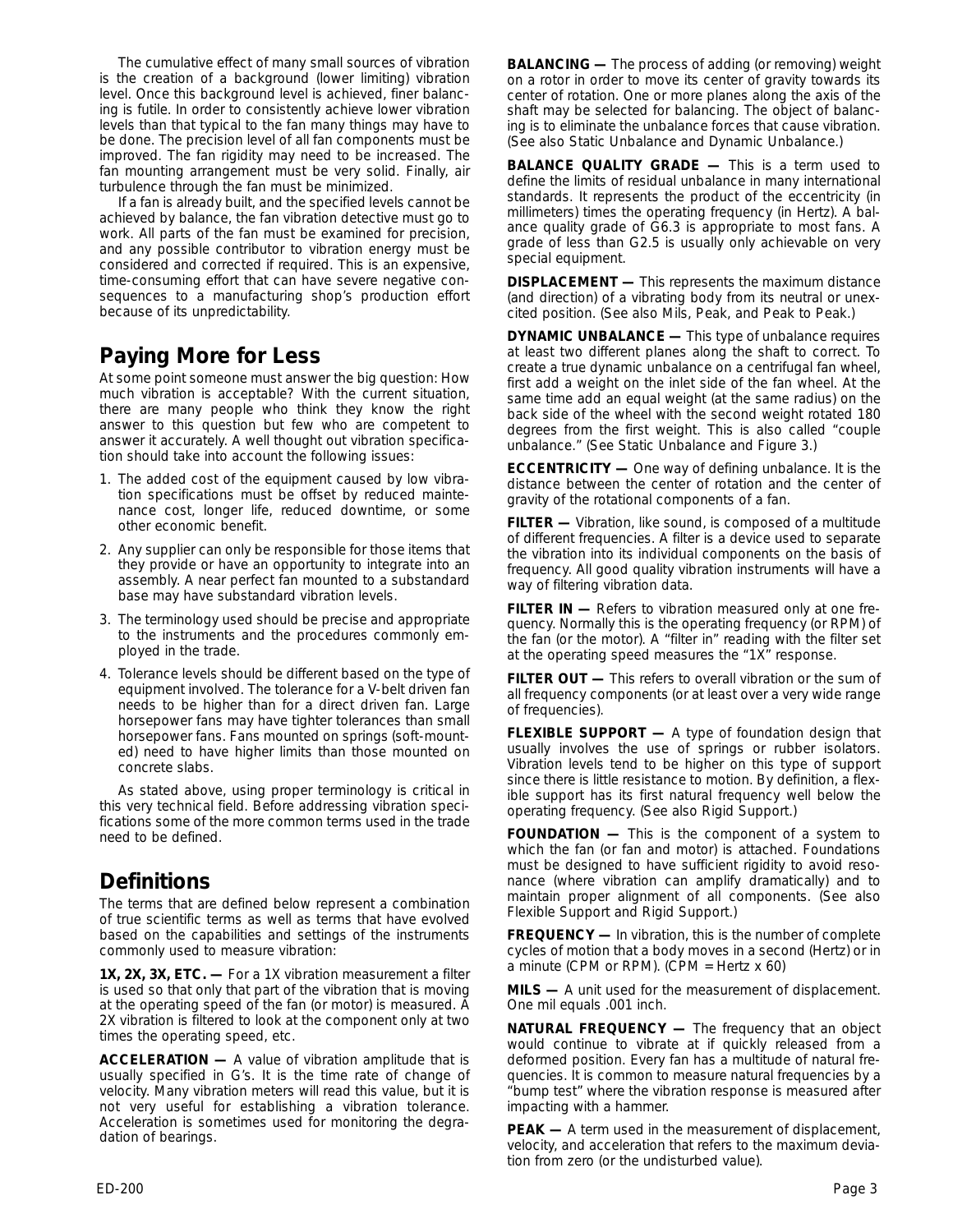**PEAK TO PEAK (P-P) —** A term that refers to the total distance traveled in one cycle of vibration. It is used in the measurement of displacement only, for example, four mils P-P equals 2 mils Peak. (See Figure 2.)

**RESIDUAL UNBALANCE —** The amount of unbalance remaining after balancing.

**RESONANCE —** A condition where an operating frequency (or other exciting frequency) coincides with a natural frequency. At resonance, relatively small sources of vibration energy can result in large amplitude responses because the energy is stored and added together. (Another characteristic of resonance is unsteady "phase" which is beyond the scope of this article.)

**RIGID SUPPORT —** A type of foundation design usually characterized by a firmly supported concrete slab. By definition, a rigid support must be so strong that the first natural frequency of the system is well above the operating frequency.

**RMS (ROOT MEAN SQUARE) —** International standards often give limits of vibration using RMS values. Vibration instruments must be capable of integrating the vibration over a period of time to arrive at this value. For sinusoidal motion the RMS value is about 71% of the peak value. It is normally assumed that fan vibration is sinusoidal in order to convert between specifications. (See Figure 2.)

**ROTOR —** This is a body capable of rotation (normally within a pair of bearings). It includes the fan wheel, the shaft, the fan sheave (or coupling), and that part of the bearings that rotates with the shaft.

**SPEED** - A term referring to how fast the fan will rotate, usually given in RPM. We also have:

**BALANCING SPEED —** The speed at which the rotor is balanced.

**DESIGN SPEED —** The maximum speed at which the fan can be safely operated.

**SERVICE SPEED —** The speed of the fan in its normal intended duty.

**STATIC UNBALANCE —** A form of unbalance that can be corrected by adding a single correction weight directly opposite the heavy spot on the rotor. Static unbalance can be detected by setting the rotor on knife edges and letting the heavy spot bottom out. Dynamic unbalance cannot be detected in this manner. (See Figure 3.)

**TRIM BALANCE —** This refers to balancing done on a fan assembly (even though the individual components have been previously balanced). It compensates for minor unbalance induced by the fit-up between parts.

**TRI-AXIAL SET —** This term refers to the common practice of taking three vibration readings at each bearing. The vibration transducer is positioned so that each reading has an orientation that is perpendicular to the other two readings. (Normally, horizontal, vertical, and axial readings are taken.)

**UNBALANCE —** A condition of a rotor that results in forces being applied to its supporting bearings when the rotor is spinning.

**VELOCITY —** In vibration work, velocity is a measurement of the speed at which an object moves during its cyclical motion. It is a vector quantity (having both an amplitude and a direction). A common vibration specification limit is 0.157 in/sec peak filter-in.

**VIBRATION AMPLITUDE (or VIBRATION LEVEL) —** For fans, this usually refers to the magnitude of the vibration motion at or on the fan bearings. It is usually given in units of displacement or velocity. When given in "in-sec peak", the maximum velocity that the bearing moves during a cycle of motion is identified. (See also Mils, Peak, Peak to Peak, Displacement, and Velocity.)

**VIBRATION SPECTRUM —** Vibration instruments can often display an X-Y plot of vibration frequency vs. vibration amplitude. A mathematical technique called a Fast Fourier Transform (FFT) is used to yield this vibration spectrum. (See Figure 1.)

**VIBRATION TRANSDUCER —** A device used to sense vibratory motion and convert it into a signal for the purpose of measurement.

### **Typical Vibration Specifications And Their Consequences**

The following list identifies items that may appear on a vibration specification, and how the fan manufacturer may view their impact on compliance:

- 1. "xxx inches per second filter-out (over-all)" Any specification that requires filter-out levels raises "red flags" with a manufacturer. Many components of the fan that are purchased, such as motor and drive, can affect the overall vibration levels, yet the fan manufacturer has little control over the precision of these components. In addition, the fan manufacturer typically designs fans so that the first natural frequencies are somewhere between 1.25 and 2.0 times the design speed. Many things can generate small forces at even multiples of the operating speed, and it is not rare for one of the higher order natural frequencies to be excited to vibrate at significant amplitudes.
- 2. "Maximum vibration shall not exceed 0.01 inches per second peak" — In this example, a vibration level that is less than one-tenth of the levels normal to the industry is specified. This is virtually impossible to achieve. Any special vibration consideration should not be less than onehalf of the level normal to the type of equipment involved.
- 3. Any vibration specification where the fan manufacturer is not supplying all components of the fan including its motor, drive, and the fan base. In this case, only tolerances for the residual unbalance of those components supplied is appropriate.
- 4. Any vibration specification that does not state the operating condition for which the fan is expected to achieve the specified levels. Is the stated value to be in the manufacturer's plant, on their test stand, or mounted on springs at the final installation site?
- 5. Any vibration specification that employs units or terms that are strange or unfamiliar. For example, some specifications limit vibration to "1.0 gSE". Even if this unit is known, it is unlikely that the manufacturer will have enough experience to estimate their likelihood of success.

#### **Recommended Vibration Tolerances**

It is strongly recommended that AMCA Standard 204 be used to establish tolerances. Otherwise the following guidelines are suggested for vibration tolerances:

- 1. Conditions of measurement and units:
	- a. Vibration amplitudes are in inches/second-Peak. All values are filter-in at the fan speed.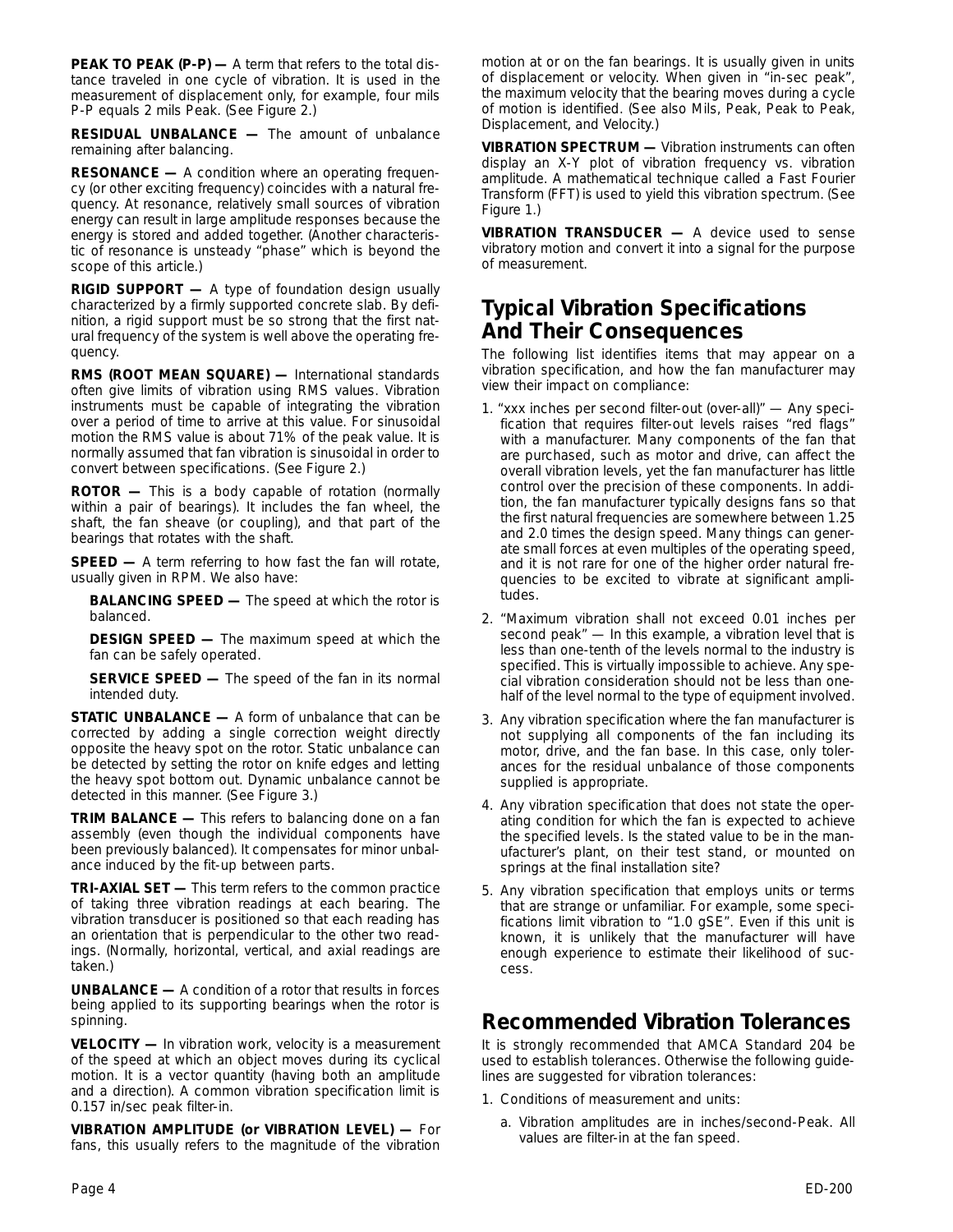- b. Vibration levels will be measured with the fan mounted to the factory test floor. Larger fans may have inlets blocked to limit horsepower.
- c. A tri-axial set of readings will be taken for each fan bearing (or near each motor bearing on Arr. 4 fans).
- 2. Vibration limits will be per the table below.

|  | Table 1. Vibration Limits |  |
|--|---------------------------|--|
|  |                           |  |

|                                            | <b>LIMITS</b> |              |  |
|--------------------------------------------|---------------|--------------|--|
| <b>FAN DESCRIPTION</b>                     | STD.          | <b>EXTRA</b> |  |
|                                            |               | LOW          |  |
| All V-Belt Driven Plug Fans & DWDI Fans    | 0.157         | 0.140        |  |
| Other V-Belt Driven Units Up To 1200 RPM   | 0.157         | 0.050        |  |
| Other V-Belt Driven Units 1201 To 1800 RPM | 0.157         | 0.080        |  |
| Other V-Belt Driven Units Over 1800 RPM    | 0.157         | 0.100        |  |
| All Direct Drive Units Up To 1200          | 0.157         | 0.030        |  |
| All Direct Drive Units 1201 To 1800 RPM    | 0.157         | 0.050        |  |
| All Direct Drive Units Over 1800 RPM       | 0.157         | 0.080        |  |

**Note:** For fans on flexible supports (on springs) multiply the "EXTRA LOW LIMITS" by 1.5.

#### **Final Warnings**

As you may have surmised by now, we are on a slippery slope until we can get universal acceptance on what the appropriate vibration specifications for fans should be and how they should be measured. One loaded technical word in a specification that gets overlooked can cost untold thousands of dollars. Once again, it is strongly recommended that AMCA Standard 204 be universally adapted. But as general guidelines:

- 1. Be knowledgeable about what the potential sources of vibration are.
- 2. Consider what parties have control of each source so that appropriate responsibilities can be assigned.
- 3. Be aware of the time (and costs) of diagnosing abnormal vibration sources.
- 4. Be knowledgeable about vibration terminology in order to communicate with the experts.
- 5. The standard limits given above will give long fan life and are suitable for the vast majority of fan applications.
- 6. Be prepared for added cost where lower limits are required; limits lower than the "extra low limits" shown above are practically unachievable.

*Figure 1. Vibration Spectrum*